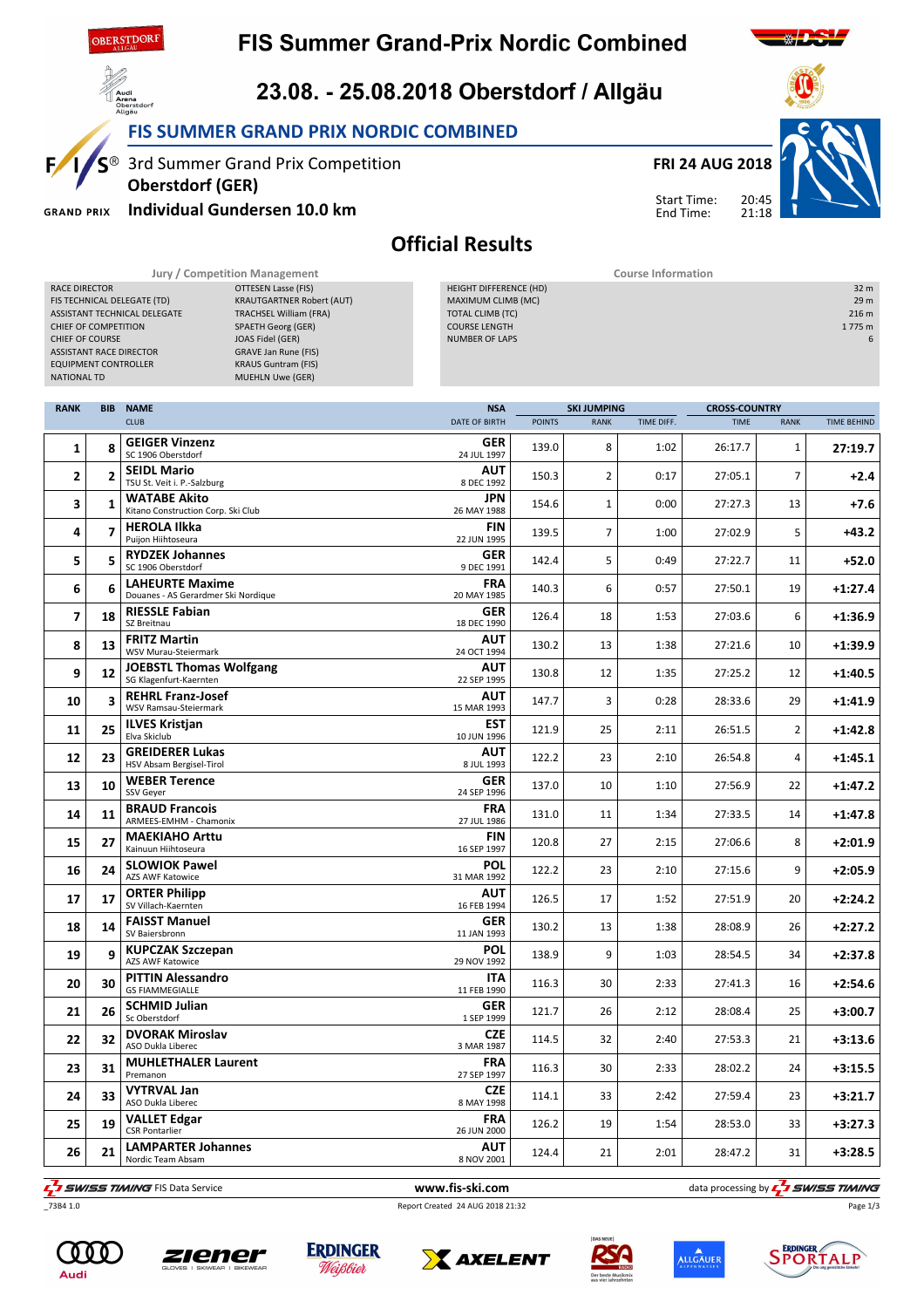#### OBERSTDORF

### **FIS Summer Grand-Prix Nordic Combined**



E

**GRAND PRIX** 

### 23.08. - 25.08.2018 Oberstdorf / Allgäu

FIS SUMMER GRAND PRIX NORDIC COMBINED

S<sup>®</sup> 3rd Summer Grand Prix Competition

Individual Gundersen 10.0 km

Oberstdorf (GER)

# FRI 24 AUG 2018



20:45 21:18 Start Time: End Time:

### Official Results

| <b>CLUB</b><br><b>DATE OF BIRTH</b><br><b>POINTS</b><br><b>RANK</b><br>TIME DIFF.<br><b>TIME</b><br><b>RANK</b><br><b>LOOMIS Ben</b><br>USA<br>38<br>27<br>105.5<br>38<br>27:38.7<br>3:16<br>15<br>Flying Eagles ski club<br>9 JUN 1998<br><b>MUTRU Leevi</b><br><b>FIN</b><br>37<br>28<br>106.9<br>37<br>27:46.6<br>17<br>3:11<br>Lahti SC<br>16 MAY 1995<br><b>BUZZI Raffaele</b><br><b>ITA</b><br>44<br>93.1<br>3<br>29<br>44<br>4:06<br>26:52.6<br><b>CS CARABINIERI</b><br>17 JUL 1995<br><b>YAHIN Ernest</b><br><b>RUS</b><br>22<br>30<br>123.2<br>22<br>2:06<br>28:58.1<br>36<br>SDUSHOR 33 Ufa<br>9 JAN 1991<br><b>HAHN Martin</b><br>GER<br>34<br>31<br>27<br>113.7<br>34<br>2:44<br>28:25.5<br><b>VSC Klingenthal</b><br>6 MAY 1997<br><b>BARKOV Viacheslav</b><br><b>RUS</b><br>36<br>32<br>110.4<br>36<br>2:57<br>28:41.6<br>30<br>SDUSHOR UOR 2 MOSCOW<br>28 FEB 1992<br><b>MACH David</b><br>GER<br>33<br>20<br>124.9<br>20<br>1:59<br>29:53.8<br>39<br><b>Tsv Buchenberg</b><br>14 MAY 2000<br><b>MASTIEV Samir</b><br><b>RUS</b><br>45<br>34<br>93.1<br>44<br>4:06<br>27:49.1<br>18<br><b>Ekaterinburg Dinamo</b><br>13 JAN 1993<br><b>WELDE David</b><br><b>GER</b><br>35<br>29<br>117.1<br>29<br>2:30<br>29:26.5<br>37<br>SC Sohland<br>15 APR 1994<br><b>HUETTEL Simon</b><br>GER<br>35<br>36<br>112.5<br>35<br>2:48<br>29:32.4<br>38<br>Wsv 1922 weissenstadt<br>4 AUG 1999<br><b>KOSTNER Aaron</b><br>ITA<br>37<br>39<br>100.1<br>39<br>3:38<br>28:49.5<br>32<br><b>GARDENA RAIFFEISEN</b><br>8 JUL 1999<br><b>IVANOV Vitalii</b><br><b>RUS</b><br>38<br>48<br>91.7<br>48<br>4:12<br>28:30.4<br>28<br>S Peterburg KOR 1 TSSP Karelia<br>22 OCT 1998<br><b>LEHNERT Luis</b><br><b>GER</b><br>119.1<br>40<br>39<br>28<br>28<br>2:22<br>30:24.0<br>Wsv Oberaudorf<br>12 JUN 2000<br><b>JELEN Rok</b><br>SLO<br>40<br>53<br>71.5<br>35<br>53<br>5:32<br>28:57.1<br>Ssk Velenje<br>31 MAR 2000<br><b>PAROLARI Denis</b><br><b>ITA</b><br>46<br>41<br>LAP<br>92.3<br>46<br>4:09<br>41<br>LAVAZE' VARENA<br>14 SEP 1998<br><b>ZEMEK David</b><br><b>CZE</b><br>49<br>42<br>87.2<br>49<br>4:30<br>LAP<br>42<br>ASO Dukla<br>20 SEP 1999<br><b>SHUMATE Jared</b><br>USA<br>43<br>51<br>81.4<br>51<br>4:53<br>LAP<br>43<br>Park City Ski and Snowboard<br>6 MAR 1999<br><b>ILVES Andreas</b><br><b>EST</b><br>52<br>44<br>80.6<br>52<br>4:56<br>LAP<br>44<br>Elva Skiclub<br>28 APR 2000<br><b>BRECL Gasper</b><br>SLO<br>45<br>40<br>99.2<br>40<br>3:42<br>LAP<br>45<br>Ssk Velenje<br>18 NOV 1999<br><b>VAXELAIRE Lilian</b><br><b>FRA</b><br>46<br>43<br>93.7<br>43<br>4:04<br>LAP<br>46<br>S.C xonrupt<br>4 FEB 1998<br><b>RAKPAROV Chingiz</b><br>KAZ<br>47<br>92.0<br>LAP<br>47<br>47<br>47<br>4:10<br>5 JUL 1995<br><b>KUDZIA Piotr</b><br>POL<br>41<br>48<br>96.8<br>LAP<br>48<br>41<br>3:51<br>Lks Klimczok bystra<br>18 NOV 2000<br><b>ANDREWS Grant</b><br><b>USA</b><br>49<br>50<br>84.7<br>LAP<br>49<br>50<br>4:40<br>Steamboat Springs Winter Sports Clu<br>3 DEC 1997<br><b>ORUSSAYEV Eldar</b><br>KAZ<br>54<br>50<br>50<br>50.3<br>54<br>6:57<br>LAP<br>8 FEB 1994<br><b>Did Not Finish</b><br>127.3<br>16<br>1:49<br><b>16 SONEHARA Go</b><br><b>JPN</b><br><b>Did Not Start</b><br>146.4<br>4<br>0:33<br>4 WATABE Yoshito<br><b>JPN</b> | <b>RANK</b> | <b>BIB</b> | <b>NAME</b><br><b>NSA</b> |  | <b>SKI JUMPING</b> |  | <b>CROSS-COUNTRY</b> |  |  |                    |
|----------------------------------------------------------------------------------------------------------------------------------------------------------------------------------------------------------------------------------------------------------------------------------------------------------------------------------------------------------------------------------------------------------------------------------------------------------------------------------------------------------------------------------------------------------------------------------------------------------------------------------------------------------------------------------------------------------------------------------------------------------------------------------------------------------------------------------------------------------------------------------------------------------------------------------------------------------------------------------------------------------------------------------------------------------------------------------------------------------------------------------------------------------------------------------------------------------------------------------------------------------------------------------------------------------------------------------------------------------------------------------------------------------------------------------------------------------------------------------------------------------------------------------------------------------------------------------------------------------------------------------------------------------------------------------------------------------------------------------------------------------------------------------------------------------------------------------------------------------------------------------------------------------------------------------------------------------------------------------------------------------------------------------------------------------------------------------------------------------------------------------------------------------------------------------------------------------------------------------------------------------------------------------------------------------------------------------------------------------------------------------------------------------------------------------------------------------------------------------------------------------------------------------------------------------------------------------------------------------------------------------------------------------------------------------------------------------------------------------------------------------------------------------------------------------------------------------------------------------------------------------------------------------------------------------------------------------------------------------------------------------------------------------------------------------------------------------------------------------------------------------------------------------------------------------------------------------------------------------------------------------------------|-------------|------------|---------------------------|--|--------------------|--|----------------------|--|--|--------------------|
|                                                                                                                                                                                                                                                                                                                                                                                                                                                                                                                                                                                                                                                                                                                                                                                                                                                                                                                                                                                                                                                                                                                                                                                                                                                                                                                                                                                                                                                                                                                                                                                                                                                                                                                                                                                                                                                                                                                                                                                                                                                                                                                                                                                                                                                                                                                                                                                                                                                                                                                                                                                                                                                                                                                                                                                                                                                                                                                                                                                                                                                                                                                                                                                                                                                                      |             |            |                           |  |                    |  |                      |  |  | <b>TIME BEHIND</b> |
|                                                                                                                                                                                                                                                                                                                                                                                                                                                                                                                                                                                                                                                                                                                                                                                                                                                                                                                                                                                                                                                                                                                                                                                                                                                                                                                                                                                                                                                                                                                                                                                                                                                                                                                                                                                                                                                                                                                                                                                                                                                                                                                                                                                                                                                                                                                                                                                                                                                                                                                                                                                                                                                                                                                                                                                                                                                                                                                                                                                                                                                                                                                                                                                                                                                                      |             |            |                           |  |                    |  |                      |  |  | $*** +3:35.0$      |
|                                                                                                                                                                                                                                                                                                                                                                                                                                                                                                                                                                                                                                                                                                                                                                                                                                                                                                                                                                                                                                                                                                                                                                                                                                                                                                                                                                                                                                                                                                                                                                                                                                                                                                                                                                                                                                                                                                                                                                                                                                                                                                                                                                                                                                                                                                                                                                                                                                                                                                                                                                                                                                                                                                                                                                                                                                                                                                                                                                                                                                                                                                                                                                                                                                                                      |             |            |                           |  |                    |  |                      |  |  | $*** +3:37.9$      |
|                                                                                                                                                                                                                                                                                                                                                                                                                                                                                                                                                                                                                                                                                                                                                                                                                                                                                                                                                                                                                                                                                                                                                                                                                                                                                                                                                                                                                                                                                                                                                                                                                                                                                                                                                                                                                                                                                                                                                                                                                                                                                                                                                                                                                                                                                                                                                                                                                                                                                                                                                                                                                                                                                                                                                                                                                                                                                                                                                                                                                                                                                                                                                                                                                                                                      |             |            |                           |  |                    |  |                      |  |  | $** + 3:38.9$      |
|                                                                                                                                                                                                                                                                                                                                                                                                                                                                                                                                                                                                                                                                                                                                                                                                                                                                                                                                                                                                                                                                                                                                                                                                                                                                                                                                                                                                                                                                                                                                                                                                                                                                                                                                                                                                                                                                                                                                                                                                                                                                                                                                                                                                                                                                                                                                                                                                                                                                                                                                                                                                                                                                                                                                                                                                                                                                                                                                                                                                                                                                                                                                                                                                                                                                      |             |            |                           |  |                    |  |                      |  |  | +3:44.4            |
|                                                                                                                                                                                                                                                                                                                                                                                                                                                                                                                                                                                                                                                                                                                                                                                                                                                                                                                                                                                                                                                                                                                                                                                                                                                                                                                                                                                                                                                                                                                                                                                                                                                                                                                                                                                                                                                                                                                                                                                                                                                                                                                                                                                                                                                                                                                                                                                                                                                                                                                                                                                                                                                                                                                                                                                                                                                                                                                                                                                                                                                                                                                                                                                                                                                                      |             |            |                           |  |                    |  |                      |  |  | $+3:49.8$          |
|                                                                                                                                                                                                                                                                                                                                                                                                                                                                                                                                                                                                                                                                                                                                                                                                                                                                                                                                                                                                                                                                                                                                                                                                                                                                                                                                                                                                                                                                                                                                                                                                                                                                                                                                                                                                                                                                                                                                                                                                                                                                                                                                                                                                                                                                                                                                                                                                                                                                                                                                                                                                                                                                                                                                                                                                                                                                                                                                                                                                                                                                                                                                                                                                                                                                      |             |            |                           |  |                    |  |                      |  |  | +4:18.9            |
|                                                                                                                                                                                                                                                                                                                                                                                                                                                                                                                                                                                                                                                                                                                                                                                                                                                                                                                                                                                                                                                                                                                                                                                                                                                                                                                                                                                                                                                                                                                                                                                                                                                                                                                                                                                                                                                                                                                                                                                                                                                                                                                                                                                                                                                                                                                                                                                                                                                                                                                                                                                                                                                                                                                                                                                                                                                                                                                                                                                                                                                                                                                                                                                                                                                                      |             |            |                           |  |                    |  |                      |  |  | +4:33.1            |
|                                                                                                                                                                                                                                                                                                                                                                                                                                                                                                                                                                                                                                                                                                                                                                                                                                                                                                                                                                                                                                                                                                                                                                                                                                                                                                                                                                                                                                                                                                                                                                                                                                                                                                                                                                                                                                                                                                                                                                                                                                                                                                                                                                                                                                                                                                                                                                                                                                                                                                                                                                                                                                                                                                                                                                                                                                                                                                                                                                                                                                                                                                                                                                                                                                                                      |             |            |                           |  |                    |  |                      |  |  | $*** +4:35.4$      |
|                                                                                                                                                                                                                                                                                                                                                                                                                                                                                                                                                                                                                                                                                                                                                                                                                                                                                                                                                                                                                                                                                                                                                                                                                                                                                                                                                                                                                                                                                                                                                                                                                                                                                                                                                                                                                                                                                                                                                                                                                                                                                                                                                                                                                                                                                                                                                                                                                                                                                                                                                                                                                                                                                                                                                                                                                                                                                                                                                                                                                                                                                                                                                                                                                                                                      |             |            |                           |  |                    |  |                      |  |  | +4:36.8            |
|                                                                                                                                                                                                                                                                                                                                                                                                                                                                                                                                                                                                                                                                                                                                                                                                                                                                                                                                                                                                                                                                                                                                                                                                                                                                                                                                                                                                                                                                                                                                                                                                                                                                                                                                                                                                                                                                                                                                                                                                                                                                                                                                                                                                                                                                                                                                                                                                                                                                                                                                                                                                                                                                                                                                                                                                                                                                                                                                                                                                                                                                                                                                                                                                                                                                      |             |            |                           |  |                    |  |                      |  |  | +5:00.7            |
|                                                                                                                                                                                                                                                                                                                                                                                                                                                                                                                                                                                                                                                                                                                                                                                                                                                                                                                                                                                                                                                                                                                                                                                                                                                                                                                                                                                                                                                                                                                                                                                                                                                                                                                                                                                                                                                                                                                                                                                                                                                                                                                                                                                                                                                                                                                                                                                                                                                                                                                                                                                                                                                                                                                                                                                                                                                                                                                                                                                                                                                                                                                                                                                                                                                                      |             |            |                           |  |                    |  |                      |  |  | $*** + 5:07.8$     |
|                                                                                                                                                                                                                                                                                                                                                                                                                                                                                                                                                                                                                                                                                                                                                                                                                                                                                                                                                                                                                                                                                                                                                                                                                                                                                                                                                                                                                                                                                                                                                                                                                                                                                                                                                                                                                                                                                                                                                                                                                                                                                                                                                                                                                                                                                                                                                                                                                                                                                                                                                                                                                                                                                                                                                                                                                                                                                                                                                                                                                                                                                                                                                                                                                                                                      |             |            |                           |  |                    |  |                      |  |  | $*** + 5:22.7$     |
|                                                                                                                                                                                                                                                                                                                                                                                                                                                                                                                                                                                                                                                                                                                                                                                                                                                                                                                                                                                                                                                                                                                                                                                                                                                                                                                                                                                                                                                                                                                                                                                                                                                                                                                                                                                                                                                                                                                                                                                                                                                                                                                                                                                                                                                                                                                                                                                                                                                                                                                                                                                                                                                                                                                                                                                                                                                                                                                                                                                                                                                                                                                                                                                                                                                                      |             |            |                           |  |                    |  |                      |  |  | +5:26.3            |
|                                                                                                                                                                                                                                                                                                                                                                                                                                                                                                                                                                                                                                                                                                                                                                                                                                                                                                                                                                                                                                                                                                                                                                                                                                                                                                                                                                                                                                                                                                                                                                                                                                                                                                                                                                                                                                                                                                                                                                                                                                                                                                                                                                                                                                                                                                                                                                                                                                                                                                                                                                                                                                                                                                                                                                                                                                                                                                                                                                                                                                                                                                                                                                                                                                                                      |             |            |                           |  |                    |  |                      |  |  | $*** +7:09.4$      |
|                                                                                                                                                                                                                                                                                                                                                                                                                                                                                                                                                                                                                                                                                                                                                                                                                                                                                                                                                                                                                                                                                                                                                                                                                                                                                                                                                                                                                                                                                                                                                                                                                                                                                                                                                                                                                                                                                                                                                                                                                                                                                                                                                                                                                                                                                                                                                                                                                                                                                                                                                                                                                                                                                                                                                                                                                                                                                                                                                                                                                                                                                                                                                                                                                                                                      |             |            |                           |  |                    |  |                      |  |  |                    |
|                                                                                                                                                                                                                                                                                                                                                                                                                                                                                                                                                                                                                                                                                                                                                                                                                                                                                                                                                                                                                                                                                                                                                                                                                                                                                                                                                                                                                                                                                                                                                                                                                                                                                                                                                                                                                                                                                                                                                                                                                                                                                                                                                                                                                                                                                                                                                                                                                                                                                                                                                                                                                                                                                                                                                                                                                                                                                                                                                                                                                                                                                                                                                                                                                                                                      |             |            |                           |  |                    |  |                      |  |  |                    |
|                                                                                                                                                                                                                                                                                                                                                                                                                                                                                                                                                                                                                                                                                                                                                                                                                                                                                                                                                                                                                                                                                                                                                                                                                                                                                                                                                                                                                                                                                                                                                                                                                                                                                                                                                                                                                                                                                                                                                                                                                                                                                                                                                                                                                                                                                                                                                                                                                                                                                                                                                                                                                                                                                                                                                                                                                                                                                                                                                                                                                                                                                                                                                                                                                                                                      |             |            |                           |  |                    |  |                      |  |  |                    |
|                                                                                                                                                                                                                                                                                                                                                                                                                                                                                                                                                                                                                                                                                                                                                                                                                                                                                                                                                                                                                                                                                                                                                                                                                                                                                                                                                                                                                                                                                                                                                                                                                                                                                                                                                                                                                                                                                                                                                                                                                                                                                                                                                                                                                                                                                                                                                                                                                                                                                                                                                                                                                                                                                                                                                                                                                                                                                                                                                                                                                                                                                                                                                                                                                                                                      |             |            |                           |  |                    |  |                      |  |  |                    |
|                                                                                                                                                                                                                                                                                                                                                                                                                                                                                                                                                                                                                                                                                                                                                                                                                                                                                                                                                                                                                                                                                                                                                                                                                                                                                                                                                                                                                                                                                                                                                                                                                                                                                                                                                                                                                                                                                                                                                                                                                                                                                                                                                                                                                                                                                                                                                                                                                                                                                                                                                                                                                                                                                                                                                                                                                                                                                                                                                                                                                                                                                                                                                                                                                                                                      |             |            |                           |  |                    |  |                      |  |  |                    |
|                                                                                                                                                                                                                                                                                                                                                                                                                                                                                                                                                                                                                                                                                                                                                                                                                                                                                                                                                                                                                                                                                                                                                                                                                                                                                                                                                                                                                                                                                                                                                                                                                                                                                                                                                                                                                                                                                                                                                                                                                                                                                                                                                                                                                                                                                                                                                                                                                                                                                                                                                                                                                                                                                                                                                                                                                                                                                                                                                                                                                                                                                                                                                                                                                                                                      |             |            |                           |  |                    |  |                      |  |  |                    |
|                                                                                                                                                                                                                                                                                                                                                                                                                                                                                                                                                                                                                                                                                                                                                                                                                                                                                                                                                                                                                                                                                                                                                                                                                                                                                                                                                                                                                                                                                                                                                                                                                                                                                                                                                                                                                                                                                                                                                                                                                                                                                                                                                                                                                                                                                                                                                                                                                                                                                                                                                                                                                                                                                                                                                                                                                                                                                                                                                                                                                                                                                                                                                                                                                                                                      |             |            |                           |  |                    |  |                      |  |  |                    |
|                                                                                                                                                                                                                                                                                                                                                                                                                                                                                                                                                                                                                                                                                                                                                                                                                                                                                                                                                                                                                                                                                                                                                                                                                                                                                                                                                                                                                                                                                                                                                                                                                                                                                                                                                                                                                                                                                                                                                                                                                                                                                                                                                                                                                                                                                                                                                                                                                                                                                                                                                                                                                                                                                                                                                                                                                                                                                                                                                                                                                                                                                                                                                                                                                                                                      |             |            |                           |  |                    |  |                      |  |  |                    |
|                                                                                                                                                                                                                                                                                                                                                                                                                                                                                                                                                                                                                                                                                                                                                                                                                                                                                                                                                                                                                                                                                                                                                                                                                                                                                                                                                                                                                                                                                                                                                                                                                                                                                                                                                                                                                                                                                                                                                                                                                                                                                                                                                                                                                                                                                                                                                                                                                                                                                                                                                                                                                                                                                                                                                                                                                                                                                                                                                                                                                                                                                                                                                                                                                                                                      |             |            |                           |  |                    |  |                      |  |  |                    |
|                                                                                                                                                                                                                                                                                                                                                                                                                                                                                                                                                                                                                                                                                                                                                                                                                                                                                                                                                                                                                                                                                                                                                                                                                                                                                                                                                                                                                                                                                                                                                                                                                                                                                                                                                                                                                                                                                                                                                                                                                                                                                                                                                                                                                                                                                                                                                                                                                                                                                                                                                                                                                                                                                                                                                                                                                                                                                                                                                                                                                                                                                                                                                                                                                                                                      |             |            |                           |  |                    |  |                      |  |  |                    |
|                                                                                                                                                                                                                                                                                                                                                                                                                                                                                                                                                                                                                                                                                                                                                                                                                                                                                                                                                                                                                                                                                                                                                                                                                                                                                                                                                                                                                                                                                                                                                                                                                                                                                                                                                                                                                                                                                                                                                                                                                                                                                                                                                                                                                                                                                                                                                                                                                                                                                                                                                                                                                                                                                                                                                                                                                                                                                                                                                                                                                                                                                                                                                                                                                                                                      |             |            |                           |  |                    |  |                      |  |  |                    |
|                                                                                                                                                                                                                                                                                                                                                                                                                                                                                                                                                                                                                                                                                                                                                                                                                                                                                                                                                                                                                                                                                                                                                                                                                                                                                                                                                                                                                                                                                                                                                                                                                                                                                                                                                                                                                                                                                                                                                                                                                                                                                                                                                                                                                                                                                                                                                                                                                                                                                                                                                                                                                                                                                                                                                                                                                                                                                                                                                                                                                                                                                                                                                                                                                                                                      |             |            |                           |  |                    |  |                      |  |  |                    |
|                                                                                                                                                                                                                                                                                                                                                                                                                                                                                                                                                                                                                                                                                                                                                                                                                                                                                                                                                                                                                                                                                                                                                                                                                                                                                                                                                                                                                                                                                                                                                                                                                                                                                                                                                                                                                                                                                                                                                                                                                                                                                                                                                                                                                                                                                                                                                                                                                                                                                                                                                                                                                                                                                                                                                                                                                                                                                                                                                                                                                                                                                                                                                                                                                                                                      |             |            |                           |  |                    |  |                      |  |  |                    |
|                                                                                                                                                                                                                                                                                                                                                                                                                                                                                                                                                                                                                                                                                                                                                                                                                                                                                                                                                                                                                                                                                                                                                                                                                                                                                                                                                                                                                                                                                                                                                                                                                                                                                                                                                                                                                                                                                                                                                                                                                                                                                                                                                                                                                                                                                                                                                                                                                                                                                                                                                                                                                                                                                                                                                                                                                                                                                                                                                                                                                                                                                                                                                                                                                                                                      |             |            |                           |  |                    |  |                      |  |  |                    |
| 15 NAGAI Hideaki<br>130.0<br>15<br>1:38                                                                                                                                                                                                                                                                                                                                                                                                                                                                                                                                                                                                                                                                                                                                                                                                                                                                                                                                                                                                                                                                                                                                                                                                                                                                                                                                                                                                                                                                                                                                                                                                                                                                                                                                                                                                                                                                                                                                                                                                                                                                                                                                                                                                                                                                                                                                                                                                                                                                                                                                                                                                                                                                                                                                                                                                                                                                                                                                                                                                                                                                                                                                                                                                                              |             |            |                           |  |                    |  |                      |  |  |                    |
| <b>JPN</b><br>94.7<br>42<br>4:00<br><b>USA</b><br>42 GOOD Jasper                                                                                                                                                                                                                                                                                                                                                                                                                                                                                                                                                                                                                                                                                                                                                                                                                                                                                                                                                                                                                                                                                                                                                                                                                                                                                                                                                                                                                                                                                                                                                                                                                                                                                                                                                                                                                                                                                                                                                                                                                                                                                                                                                                                                                                                                                                                                                                                                                                                                                                                                                                                                                                                                                                                                                                                                                                                                                                                                                                                                                                                                                                                                                                                                     |             |            |                           |  |                    |  |                      |  |  |                    |

\_73B4 1.0 Report Created 24 AUG 2018 21:32

**F**<br>WWW.fis-ski.com data processing by  $\frac{1}{2}$  SWISS TIMING















Page 2/3